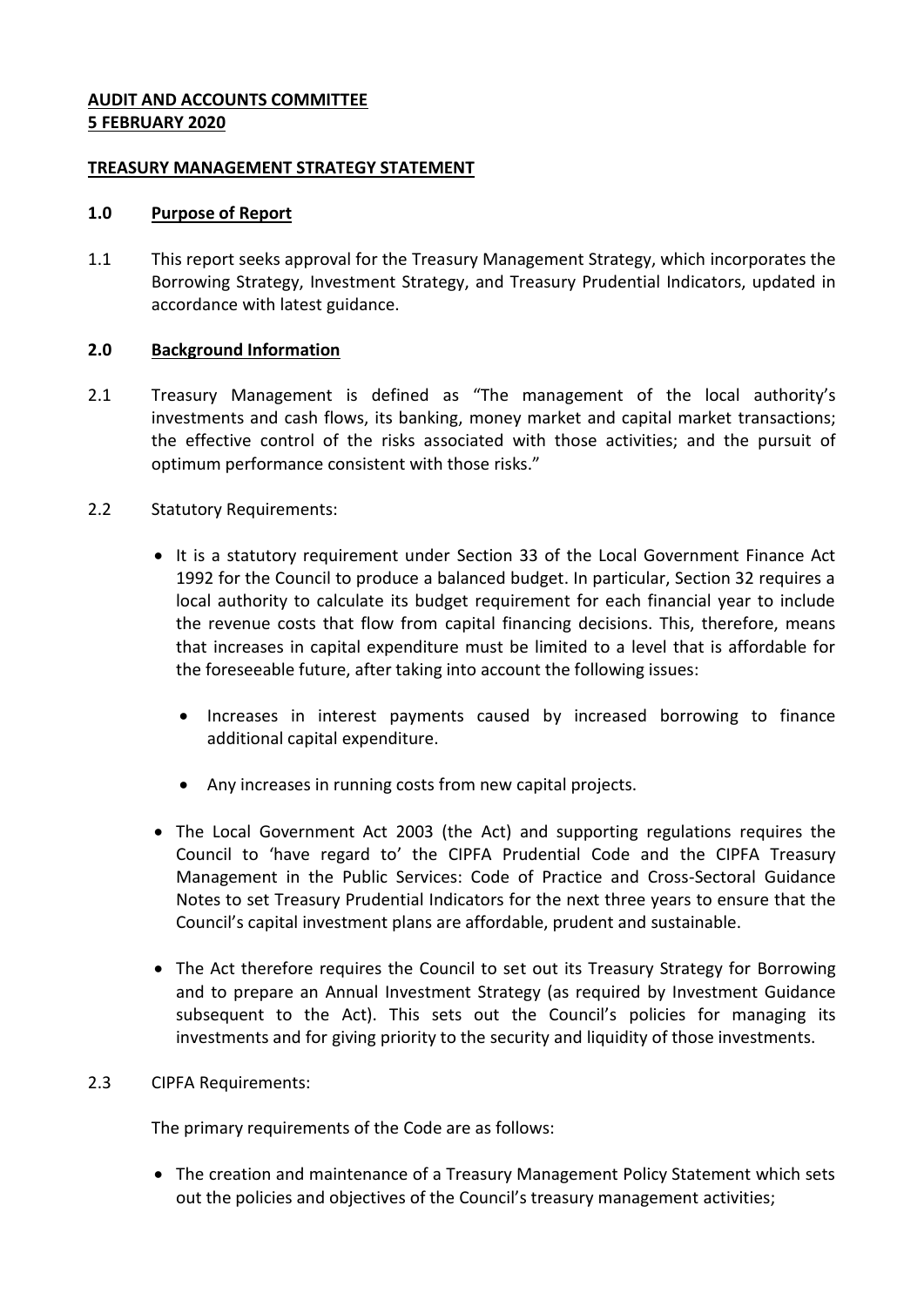- The creation and maintenance of Treasury Management Practices which set out the manner in which the Council will seek to achieve those policies and objectives;
- Receipt by the full Council of an annual Treasury Management Strategy Statement including the Annual Investment Strategy, a Mid-year Review Report and an Annual Report covering activities during the previous year;
- Delegation by the Council of responsibilities for implementing and monitoring Treasury Management Policies and Practices and for the execution and administration of treasury management decisions;
- Delegation by the Council of the role of scrutiny of Treasury Management Strategy and Policies to a specific named body. For this Council the delegated body is the Audit and Account Committee.
- 2.4 This report seeks approval for the updated Treasury Management Strategy 2020/21 (Appendix A), which encompasses the Treasury Prudential Indicators, the Borrowing Strategy, and the Annual Investment Strategy, in accordance with latest guidance as follows:
	- The Treasury Management Strategy determines the manner in which the Council's treasury function is managed;
	- The Treasury Prudential Indicators set out the expected capital activities during the financial year (as required by the CIPFA Prudential Code for Capital Finance in Local Authorities). The treasury management prudential indicators are now included as treasury indicators in the CIPFA Treasury Management in the Public Services: Code of Practice and Cross-Sectoral Guidance Notes. The key indicator is the Authorised Limit, i.e. the maximum amount of debt the Council could afford in the short term, but which would not be sustainable in the longer term. This is required by paragraph 3 of the Local Government Act 2003, and is calculated in accordance with the CIPFA Treasury Management in the Public Services: Code of Practice and Cross-Sectoral Guidance Notes and the CIPFA Prudential Code.
	- The Borrowing Strategy sets out how the Council's treasury service will support the capital decisions taken; the day to day treasury management activity; and the limitations on activity through treasury prudential indicators;
	- The Annual Investment Strategy sets out the Council's criteria for choosing investment counterparties and limiting exposure to the risk of loss.

# **3.0 Proposals**

3.1 A copy of the Treasury Management Strategy 2020/21 is attached as an Appendix to this report.

### **4.0 RECOMMENDATION(S)**

That Committee approves each of the following key elements and recommends these to Full Council on 9th March 2020 while noting that as the budgets are still being finalised